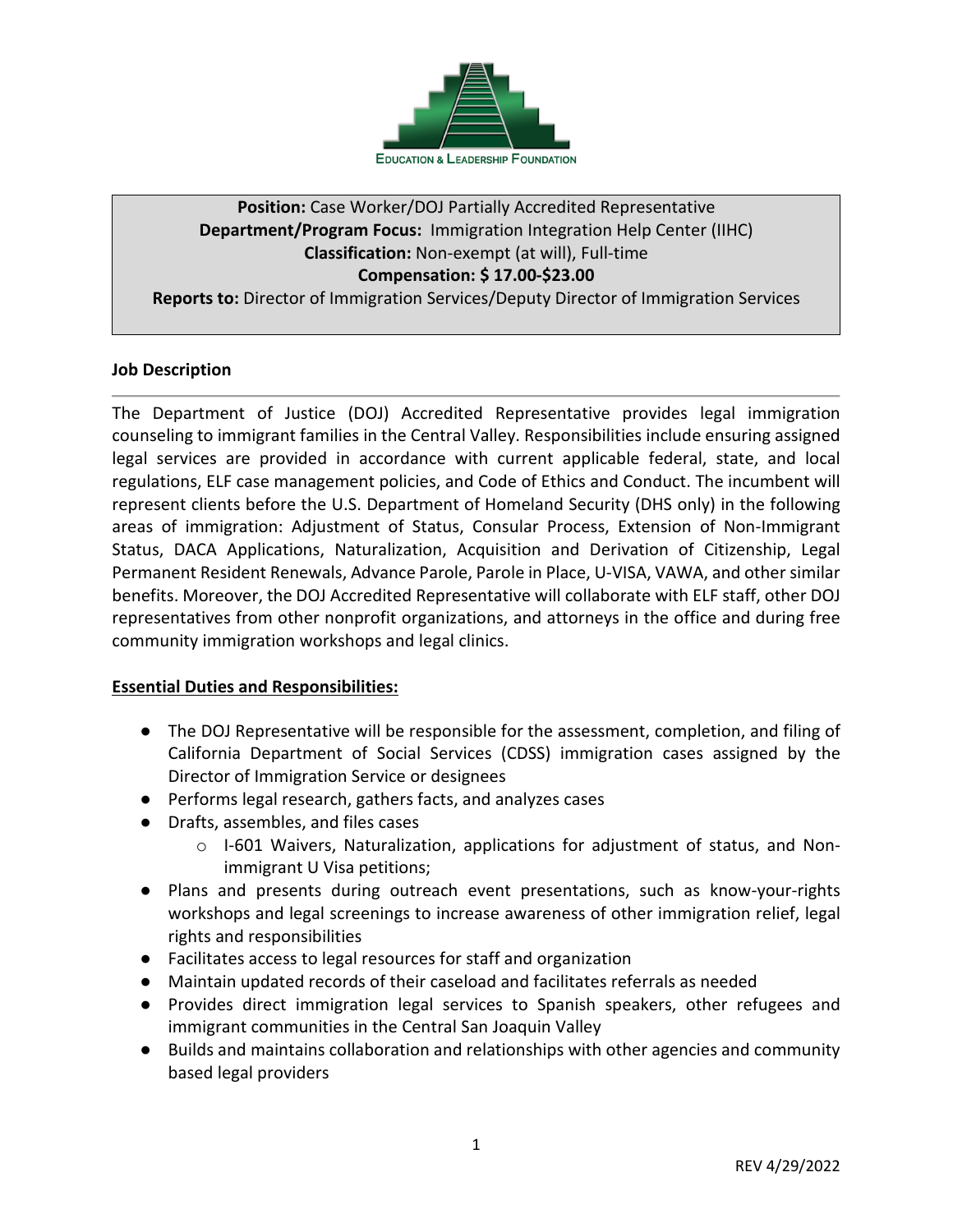

- Represents the Education & Leadership Foundation at community meetings and forums about legal services and community needs
- Assists with recruiting, training, and supervising the legal department volunteers and interns
- Attends training and courses to remain up-to-date on changing immigration law and policies
- Attends legal meetings to review cases;
- Directs meetings, presentations, and training when necessary;
- Collaborates with immigration attorneys on Removal Defense Cases;
- Accompanies applicants to interviews in front of USCIS or EOIR

# **Qualifications:**

- 3-5 years of experience working with low-income communities;
- Able to perform virtual offices tasks such as filing, scanning, making calls, etc.
- Professional level skills using Word, Excel, and other relevant computer software such as case management programs;
- Experience and interest in working with ethnically and underserved immigrant populations across the Central Valley;
- Biliterate (Spanish and English);
- Excellent written and oral communication skills;
- Ability to work independently and manage multiple tasks at once;
- Strong organizational skills and attention to detail;
- Knowledge of current immigration affairs, U.S. immigration law, policy, and guidelines.
- Ability to successfully pass a criminal background investigation.
- Fluent in English and Spanish.

#### **Education and Experience:**

- Completed or currently working on a Baccalaureate Degree related to serving the community;
- 2-3 years of immigration law experience (internships or employment-based client representation);
- Intermediate to advanced knowledge of immigration law.

# **Desired Skills and Abilities:**

- Ability to connect clients to existing resources;
- Strong legal research capabilities;
- Excellent legal writing ability;
- Excellent interpersonal and team skills;